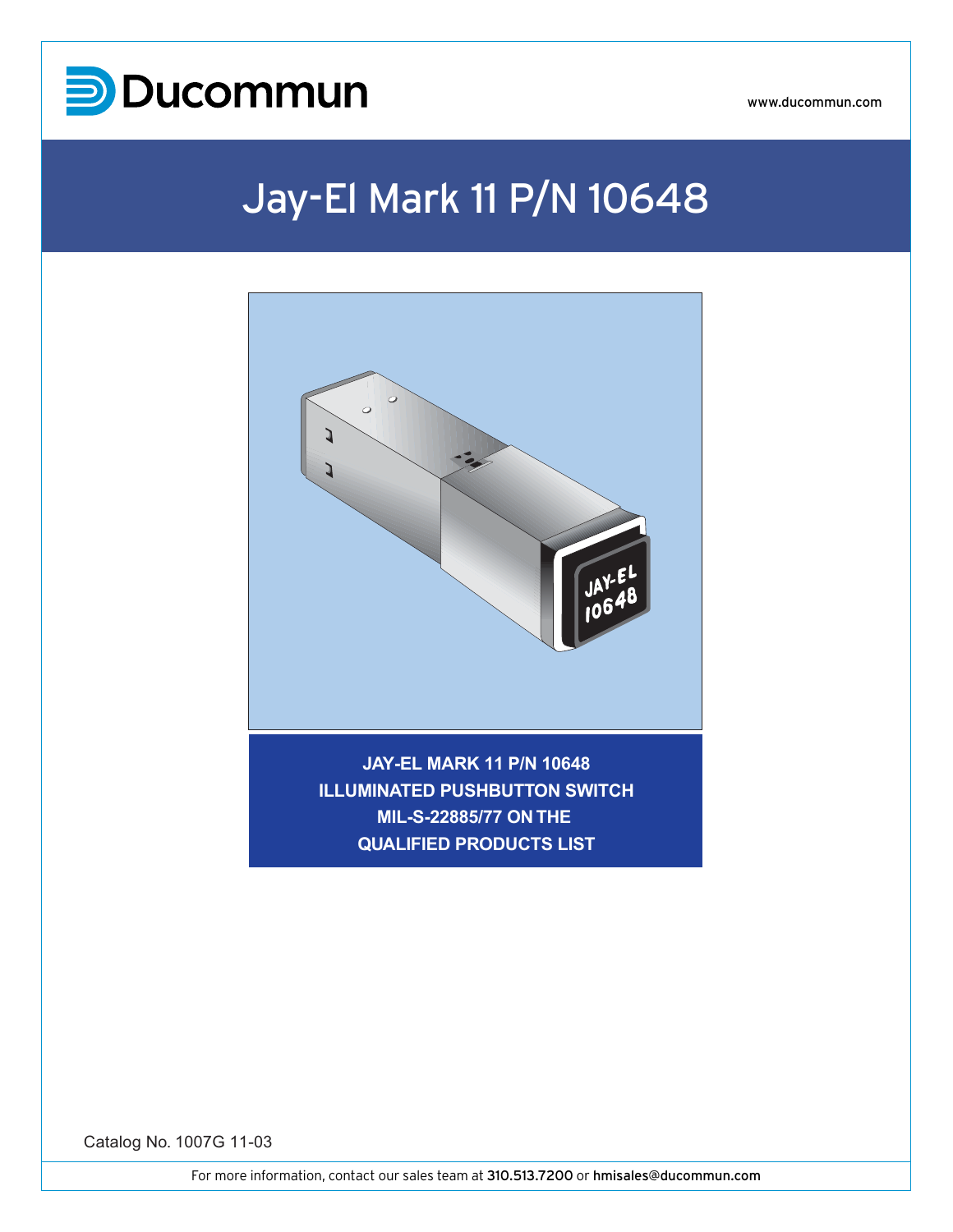www.ducommun.com

MARK 11 is designated as Mil-S-22885/77 on the Qualified Products List.



**SUNLIGHT READABLE DISPLAYS**

The Mark 11, P/N 10648 is available with a legend that is hidden before lighted and provides lighted characters readable in direct sunlight (10,000 FC). It is designated as Display Type 8. This displaytype utilizes maximum lighted contrast enhancing techniques.

Available with T-1 or T-1<sub>3/4</sub> based lamps. Most efficient Display Type 8 is with the "T" type pushbutton using T-1 lamps. This "T" type pushbutton eliminates high legend surface temperatures and can provide power saving up to 70% with no loss of luminance. Luminances far exceed requirements of MIL-STD-411 when using .15MSCP lamps.

Details for legend information and viewing area on Page 10.

Jay-El can provide P/N 10648 switches and indicators with NVIS compatible lightning.

### **TABLE OF CONTENTS**

| Page                     | Description                               |
|--------------------------|-------------------------------------------|
| 2                        | General Information                       |
| 3                        | <b>Engineering Specifications</b>         |
| $\overline{\mathcal{L}}$ | <b>Major Outline Dimensions</b>           |
|                          | (Switches)                                |
| 5                        | <b>Major Outline Dimensions</b>           |
|                          | (Unsealed Pushbuttons and Accesories)     |
| 6                        | Schematics                                |
| $\overline{7}$           | Installation Procedure (Type I & Type II) |
| 8                        | <b>Major Outline Dimensions</b>           |
|                          | (Sealed Pushbuttons and Accesories)       |
| 9                        | Matrix Dimensions (Sealed Units)          |
| 10                       | <b>Character Information</b>              |
| 11                       | <b>Pushbutton Styles Standard &amp; A</b> |
|                          | Pushbutton Styles B & C                   |
|                          | Pushbutton Styles D and Display Type 8    |
| 12                       | Type III Mounting Information             |

### **MOUNTING**

Three mounting types available and referred to as Type I, Type II and Type III.

Type I incorporates a mounting sleeve with rotating cams and removable spacer to allow the switch bezel to be mounted flush with a .220 thick edge lighted panel.

Type II contains no mounting hardware and is supplied with or without mounting brackets. These mounting brackets can be of practically any configuration and are to customer requirements. Both mounting methods afford secure shock and vibration proof mounting.

Type III allows switch housing to be removed from front of panel without unwiring.

### **ENVIRONMENTAL SEALING -MIL- STD-108**

The Mark 11 can be supplied with an integral seal which has passed Splash Proof requirements to Mil-Std-108, High Shock to Mil-S-901C and Mil-S22885. This is available for push button styles B, C and D. See Page.

Also available for the standard pushbutton only is a drip proof external seal. See Page 5.

### **SEVERAL PUSHBUTTON STYLES AVAILABLE**

From standard with .53 square legend area to the largest with .64 x .84 legend area.

### **SWITCHING ACTIONS**

Maintained depressed alternate action. Pushbutton stays in the down position giving a visual indication of what mode switch is in when not illuminated. When pushed again the pushbutton returns to the up position.

Momentary, magnetic holding and alternate /magnetic holding actions are also available.

### **SOLDERLESS TERMINATION**

The Mark 11 is an illuminated pushbutton switch designed to meet the exacting requirements of the aircraft ground support and/or shipboard equipment and high quality computers.

The Mark 11 eliminates soldering as it employs the Integrated Wire Termination System. This system accepts the military approved male pin to M39029/1-101.

**All Information in this catalog is effective at time of publication and is subject to change without notice.**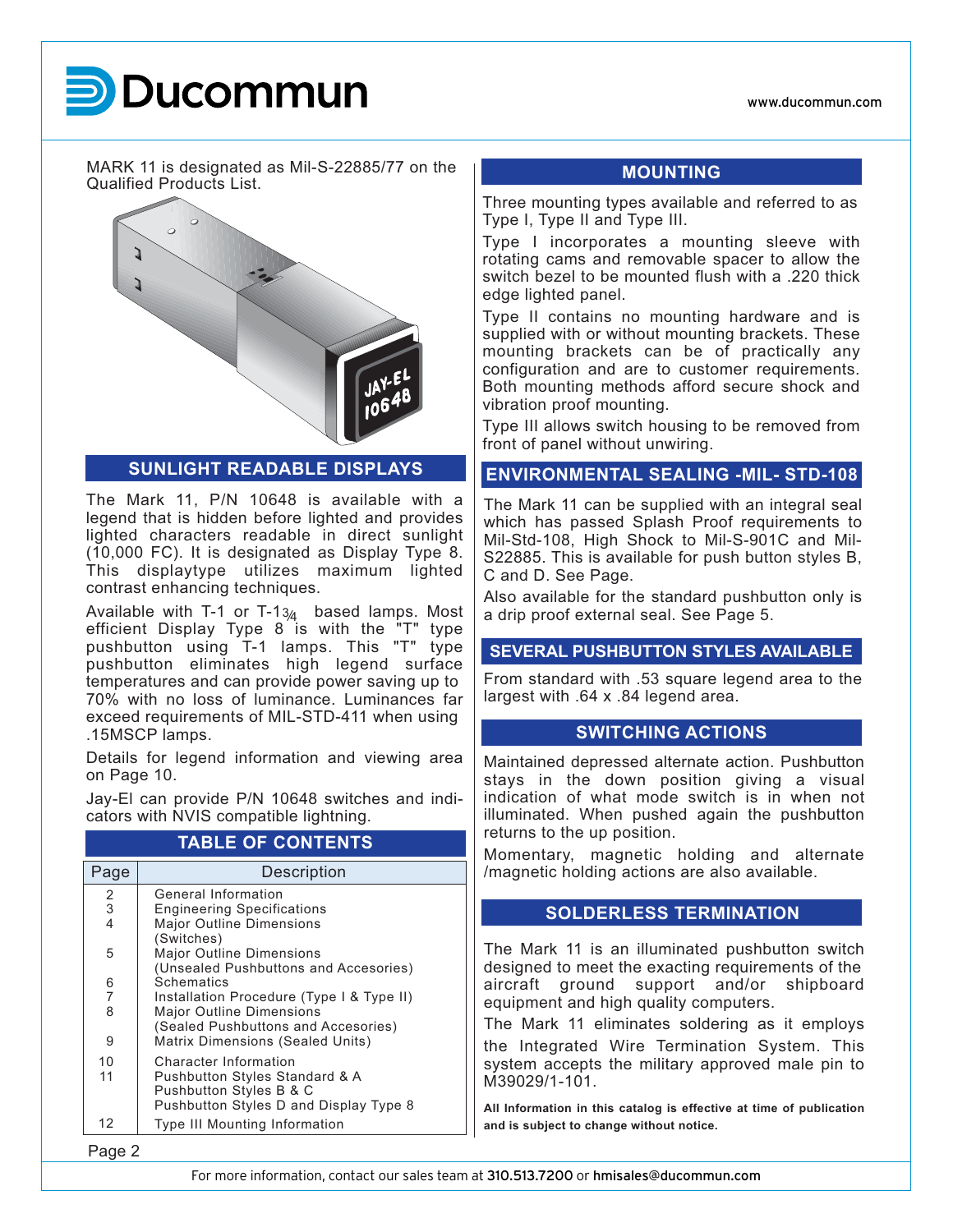### www.ducommun.com

**MARK 111** 

# **ENGINEERING SPECIFICATIONS ENGINEERING SPECIFICATIONS**

# **ELECTRICAL ELECTRICAL**

# Switch Contacts: Switch Contacts:

Silver alloy contacts are standard. Gold Contacts are Silver alloy contacts are standard. Gold Contacts are recommended for reliable low level switching below 1.0 amperes. Silver alloy contacts are standard. Gold Contacts are

# Switch Ratings: Switch Ratings:

# SILVER CONTACTS Maximum 2/ SILVER CONTACTS Maximum 2/

|                                                                                                                                                                                | Sea Level                        | 50,000 FT    |       |  |  |  |  |  |
|--------------------------------------------------------------------------------------------------------------------------------------------------------------------------------|----------------------------------|--------------|-------|--|--|--|--|--|
| Load                                                                                                                                                                           | 28 VDC                           | 115VAC, 60Hz | 28VDC |  |  |  |  |  |
| Resistive<br>Inductive<br>Lamp 1/                                                                                                                                              | 4.0 Amps<br>2.5 Amps<br>1.0 Amps |              |       |  |  |  |  |  |
| 1/ Inrush, 10:1 for 20 milliseconds maximum.<br>2/ Minimum conditions are dependent on use and atmospheric<br>conditions. Contact Jay-El for detailed application information. |                                  |              |       |  |  |  |  |  |
| <b>GOLD CONTACTS</b>                                                                                                                                                           |                                  |              |       |  |  |  |  |  |
|                                                                                                                                                                                |                                  |              |       |  |  |  |  |  |

# **GOLD CONTACTS GOLD CONTACTS**

|              | Sea Level                 | Maximum      |
|--------------|---------------------------|--------------|
| Load         | and                       | Contact Res. |
|              | 50.00 Feet                | OHM          |
| Max. Voltage | 28VDC                     | .025         |
| Max. Current | 1 Amp. Res. . 5 Amp. Ind. | .025         |
| Min. Current | 5 Microamps               | 50           |
| Min Voltage  | 15 Millivolts             | 50           |

# Contact Resistance: Contact Resistance:

25 Milliohms maximum in accordance with MIL-25 Milliohms maximum in accordance with MIL-S-22885 for switch contacts and 1 OHM maximum in accordance with MIL-S-22885 for lamp contacts. zo Millionms maximum in accordance w

Holding Coil: (H & A/H actions only) Holding Coil: (H & A/H actions only)  $104 + 01$  Amps @ 28VDC will hold in at > 18/DC and drops out at < 14VDC. Other coil voltages available on request. Holding Coil: (H & A/H actions only)

# Elecrical Life: Elecrical Life:

25,000 cycles at rated loads per Para. 3.33 of 25,000 cycles at rated loads per Para. 3.33 of MIL-S-22885C. zb,uuu cycles a

# Lamp Type\* Note Lamp Type\* Note

Relamp only when the maintained/depressed Relamp only when the maintained/depressed pushbutton is in the Off/Extended position.<br>T-1<sup>2</sup>  $T-1\frac{3}{4}$  mid get flange base in candescent is standard. Relatify only when the maintained/depress

Available on special order: Available on special order: adi<br>37

- Avaliable on special order.<br>T -13 $/4$  neon (External ballast 10K $\degree$  minimum)  $T = 1.94$  neon (External ballast for  $T = 1.94$
- T -1 sub-midget flange base with special

pushbutton modifications.<br>  $\overline{A}$  -1<sup>2</sup>/<sub>-</sub> midget flange base LED (Recommended

T -134 midget flange base LED (Recommended for back lighting only)

# **MECHANICAL MECHANICAL**

# Actuation force: Actuation force:

Sealed and Unsealed 2 to 5.5 pounds. Sealed and Unsealed 2 to 5.5 pounds. Actuation travel: .180 + .015 total travel Pushbutton extraction force: 1.5 to 4 pounds Mechanical life: 100,000 cycles minimum<br>-Termination: The contact retention system and electrical contacts accept a crimp contact conforming to M39029/1-101 and Mil-T-81714. Sealed and Unsealed 2 to 5.5 pounds.

Weight-Maximum ounces - Complete with Weight-Maximum ounces - Complete with standard pushbutton. weight-maximum our

|         | Indicator | Momentary<br>and Main.<br>Dep. Alt. | Mag. Hold<br>and Alt /<br>Mag. hold |
|---------|-----------|-------------------------------------|-------------------------------------|
| Type I  | 1.255 oz  | $1.880$ oz                          | $2.000$ oz                          |
| Type II | 1.035 oz  | $1.660$ oz                          | $1.780$ oz                          |

# **ENVIRONMENTAL ENVIRONMENTAL**

Temperature: High + 85 oC Low - 55oC Temperature: High + 85 oC Low - 55oC Explosion: Per Mil-Std.810, Method 51 1, Procedure 1 1 Humidity: Per Mil-Std-202, Method 106 Humidity: Per Mil-Std-202, Method 106 Vibration: 10-2000Hz@ .06Da or 15 G (Peak) whichever is less. Shock: 75G's, 6 milliseconds, Half sine Shock: 75G's, 6 milliseconds, Half sine  $\frac{8 \text{ MIL-S-901C}}{2 \cdot 10^{11} \text{ N}}$  $E = \frac{1}{2}$   $E = \frac{1}{2}$   $E = \frac{1}{2}$   $E = \frac{1}{2}$   $E = \frac{1}{2}$   $E = \frac{1}{2}$   $E = \frac{1}{2}$ Humidity: Per Mill-Sta-ZUZ, Metrica Too  $\frac{8}{3}$  D C MILIS

EMI: Per Mil-Std - 285

Basic switch contacts per Mil - S -88805/101 Basic switch contacts per Mil - S -88805/101

# **CONTACTOR TERMINATIONS CONTACTOR TERMINATIONS**

The Mark 11 accepts the M39029/1-101 male pin. The Mark 11 accepts the M39029/1-101 male pin. This crimp contact completely eliminates all soldering requirements allowing for ease of installation and removal. pins are not supplied with units but may be ordered separately. The Mark TT accepts the M39029/T-T0T ma

Tools applicable: Tools applicable:

Insertion/removal NAS 1664-20, M81969/14-11, Insertion/removal NAS 1664-20, M81969/14-11, -02 or equivalent. Basic crimping tool M22520/1-01 & /2-01 Basic crimping tool M22520/1-01 & /2-01 Insertion/removal

Page 3 Page 3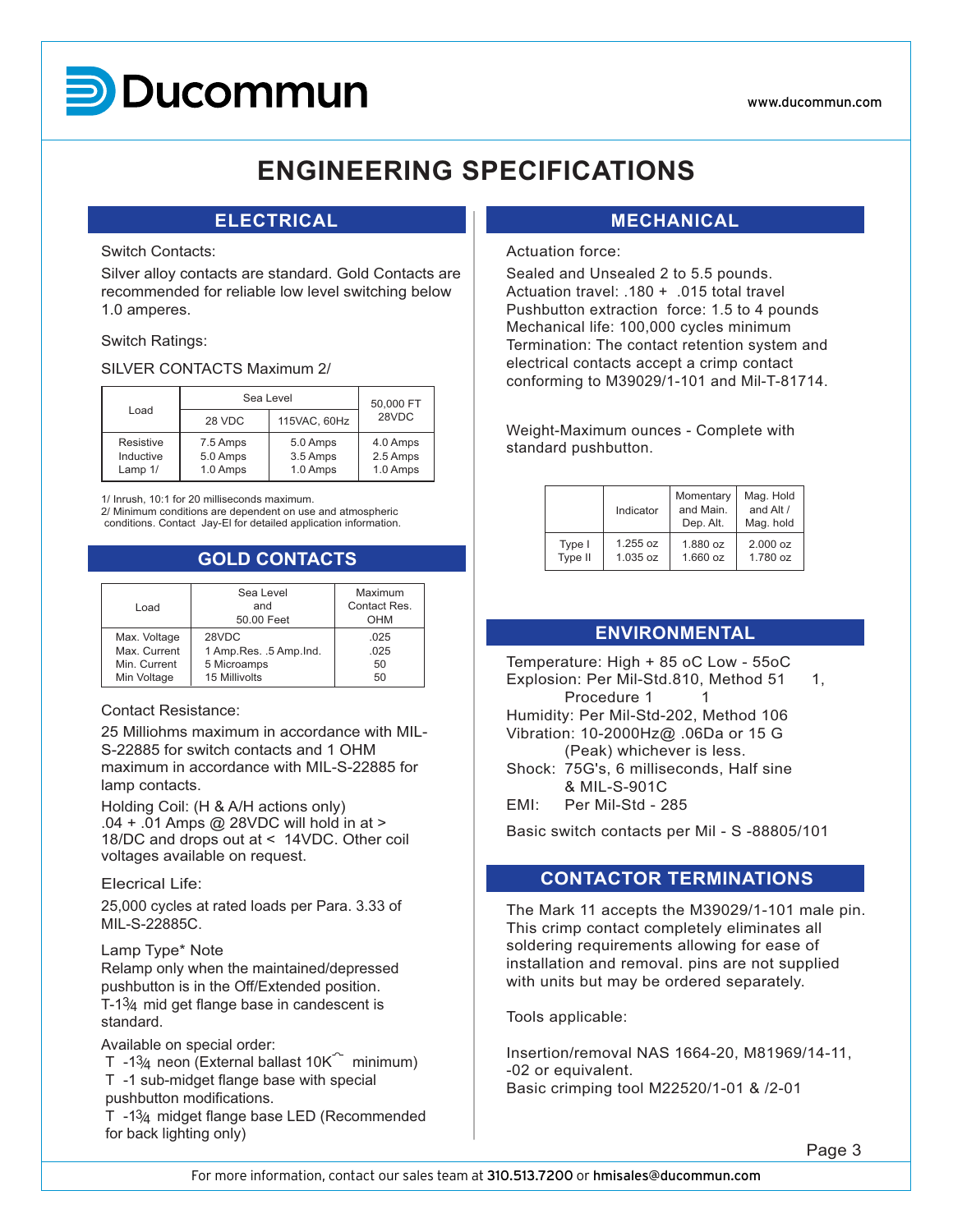**Ducommun** 

# **MAJOR OUTLINE DIMENSIONS**

### **MOUNTING TYPE I**

Mounting Type I switch mounts in panel .031 to .350 thick. Mounting Type I indicator mounts in panels .031 to .30 thick.



Tolerances: Unless otherwise specified - Fraction  $\pm$  1/32",  $.XX \pm .01$ , XXX  $\pm .005$ 

Note:Only standard and "A" style pushbuttons may be used with Type II.

Page 4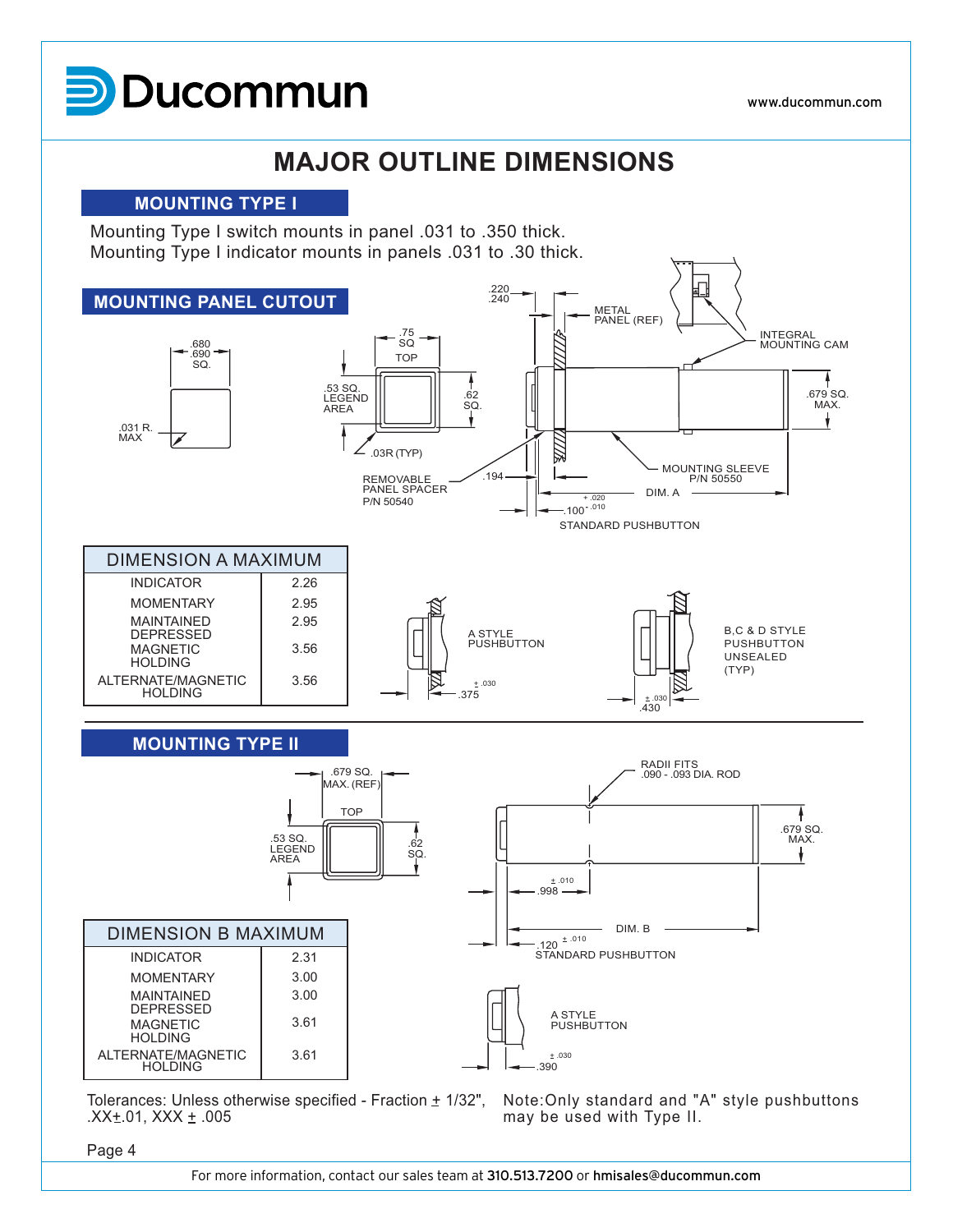www.ducommun.com



# **PUSHBUTTON STYLES (UNSEALED) PUSHBUTTON STYLES (UNSEALED)**

Standard pushbutton style will be supplied Standard pushbutton style will be supplied unless otherwise specified.



Standard pushbutton Only Standard pushbutton Only





**RUBBER BOOT KIT P/N 50682** -C-1 (Clear w/EMI) **RUBBER BOOT KIT P/N 50682** -C-1 (Clear w/EMI) -BLK-2 (w/o EMI) -BLK-1 (w/EMI) -BLK-1 (w/EMI) -U-T (UIEdI W/EIVI<br>DLK-2 *(w/o* EMI)

Flush mounted black silicone rubber boot with Flush mounted black silicone rubber boot with clear nylon window, for sand, dust and moisture protection. For standard pushbutton only. protection. For standard pushbutton only. clear nylon window, for sand, dust and moisture



### **RUBBER BOOT KIT P/N 50680 RUBBER BOOT KIT P/N 50680**

Available for edge lit panel mounting. Available for edge lit panel mounting.

### **SWITCH GUARD P/N 50632 SWITCH GUARD P/N 50632**

Spring loaded clear polycarbonate switch guard Spring loaded clear polycarbonate switch guard to use with P/N 50682 boot. to use with P/N 50682 boot.





### **EMI SHIELDING EMI SHIELDING**

Welded 300 Series stainless steel grounding Welded 300 Series stainless steel grounding wipers provide chassis ground for EMI. wipers provide chassis ground for EMI.

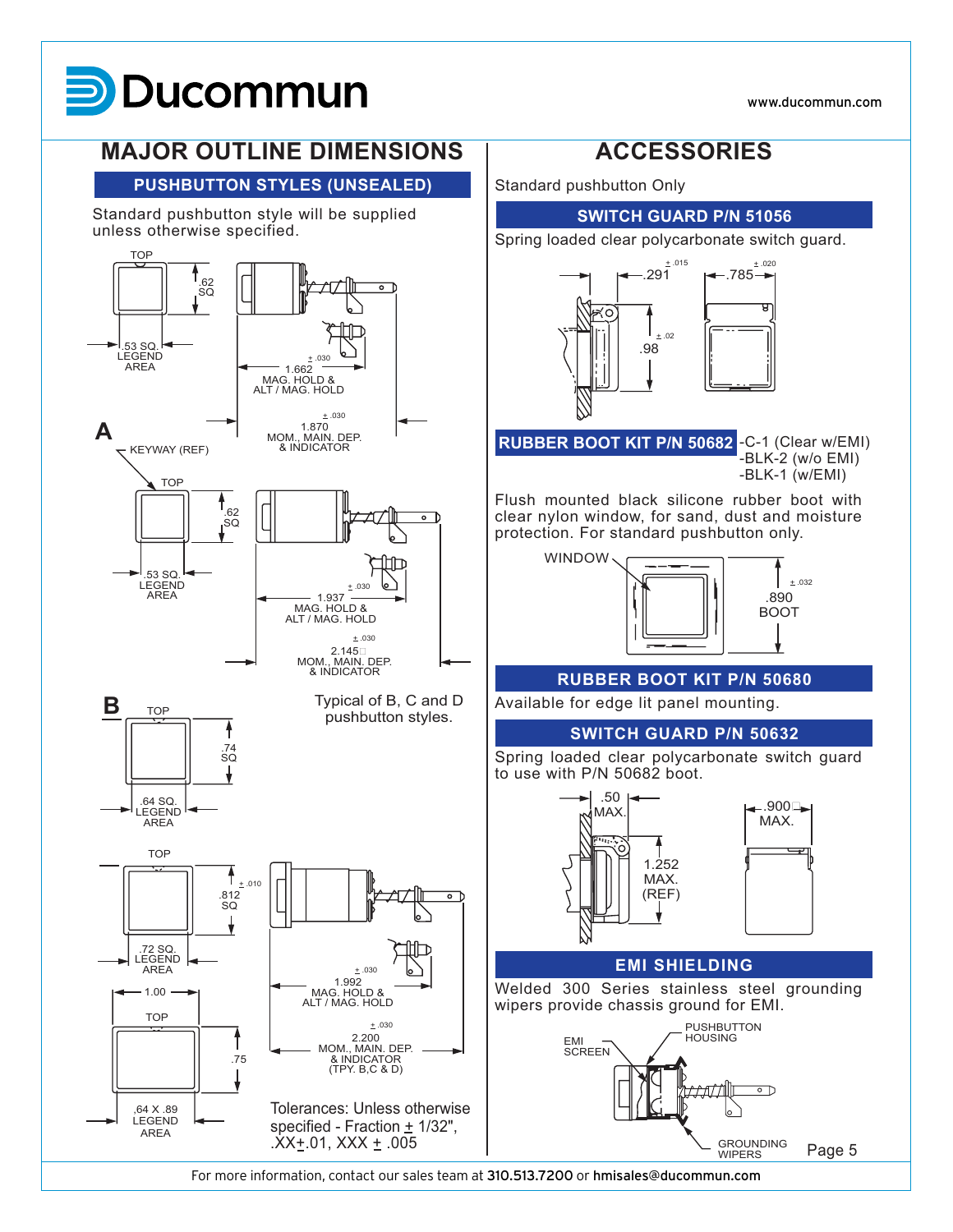# **D**ucommun

**MARK 11**

### **SCHEMATICS AND LAMP TERMINAL HOOK-UP SCHEMATICS AND LAMP TERMINAL HOOK-UP**

 $\otimes$ 

6

10  $\frac{1}{10}$ 14

8

17

17

\*Lamp schematics indicate lamp positions as viewed from front of unit. Lamp schematics indicat

For two color full face, all divided legends are supplied with lamps in all four positions. For two color full face, all divided lege

### **MOMENTARY AND MAINTAINED DEPRESSED ALTERNATE ACTION MOMENTARY AND MAINTAINED DEPAREMENTATION AND MAIN LAINED**





 $^{3}Q$ 

10 U HU 02  $\cap$ 3 18 4  $\sim$  2  $\overline{a}$ 18



Lamp schematics only. For switch **terminal numbers and positions refer to diagrams above.** refer to diagrams above.

**Switch is rotated 90° to right to accomodate horizontally divided legend display. legend display.**

### SPLIT GROUND **ALTERNATE / MAGNETIC** SPLIT Momentary, **COUNDING Momentary, COUNDING MOLDING HOLDING** LIT GROUND **MALIERNAIE / MAGNETIC** SPLIT **ALTERNATE / MAGNETIC IAI E / MA**<br>.........

Switch is rotated 90° to right for vertically divided legend display.

 $\rm _{16C}^\sim$ 



Lamp and coil schematic only. **For switch terminal numbers and positions refer to standard and positions refer to standard magnetic holding diagrams magnetic holding diagrams above. above.** 

Switch is rotated 90<sup>°</sup> to right for **vertically divided legend** 

Full face legen display is supplied with  $2 \begin{array}{ccc} 2 & C & 3 \\ 2 & 2 & 2 \end{array}$ **Full**  $\blacksquare$ 

lamps in the upper left and lower right  $\frac{1}{2}$  positions. Other positions supplied with lamps in the upper left and lower right

Display Type 8 - Full face, lamps in all 4 positions.

### **MAGNETIC HOLDING MAGNETIC HOLDING**

 $4\cap$ <sup>3</sup>

 $5 \cap 4 \cap 3 \cap 15$ 

 $^{11}O^{10}O^{9}O^{c_1}$ 

16

 $\rm{^{10}}$ 

1

 $000$ 

10

 $\frac{1}{10}$ 

11

11

8∩ 7∩ 6

9

ĩ

Available for full face, horizontally or vertically divided legend display only. TOP TOP  $A_{\rm eff}$  for full face, horizontally or vertically or vertically or vertically or vertically or vertically or vertically  $\sim$ Available for full face, horiz

 $15<sub>O</sub>$ 

 $\overline{a}$ 

16<sub>C</sub>





‱ ໄດ 6  $11$ വിവ ീറ $^{\circ}1$  $14$ <sup>13</sup>O<sup>12</sup>O<sup>16</sup>  ${}^8O$   ${}^7O$   ${}^6O$  $^{4}O^{3}O^{15}$ 

Magnetic Holding and Alternate / Magnetic Hold Standard  $\blacksquare$  Mand



**Lamp schematic only. For switch and coil terminal numbers and positions refer to standard magnetic holding standard magnetic holding diagrams above. diagrams above. Switch is rotated 90 to right for**

**Switch is rotated** 90 to right for **horizontally divided legend display. display.**

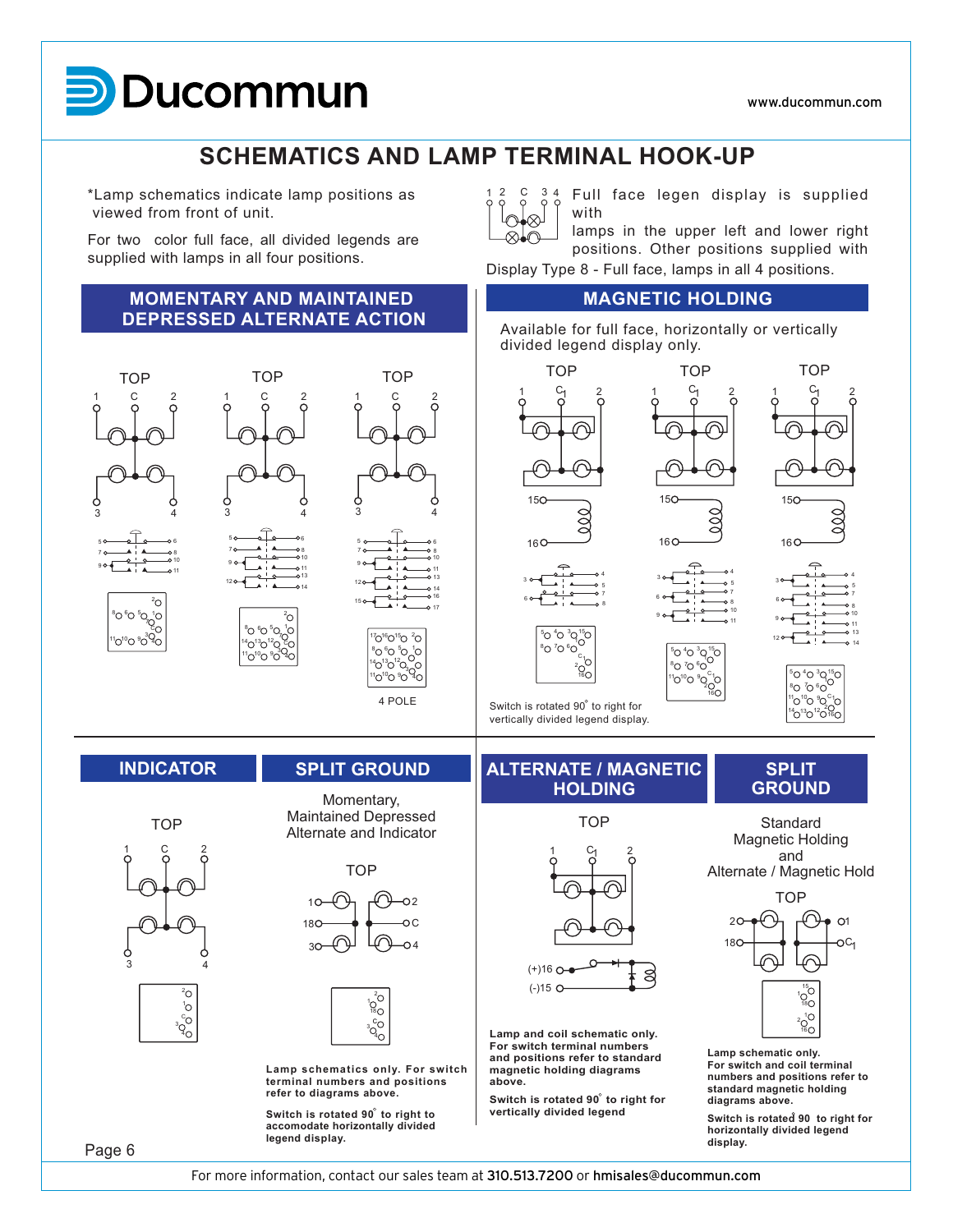**D**Ducommun

**MARK 11**

### **INSTALLATION PROCEDURE TYPE I INSTALLATION PROCEDURE TYPE I**

- 1. Verify the maintained/depressed pushbuttons are in the Off/Extended position. 1. Verify the maintained/depressed pushbuttons are in the Off/Extended position. 1. Verify the maintained/depressed pus
- 2. Extract pushbutton to it's full extent.
- 3. Rotate locking screws inside housing counter clockwise with small screw driver. 2. Extract pushbutton to it's full extent.<br>A Rotate locking counter counter counter counter clockwise with small screw driver. 3. Rolate locking screws inside nou
- 4. Slide mounting sleeve off of unit.
- 5. Install unit through front of panel with the word "TOP" to top of the panel. 5. Install unit through front of panel with the word "TOP" to top of the panel.  $\sigma$ . Histali unit. Infough front of panel with the word  $\sigma$  from top of the panel.
- 6. Slide mounting sleeve onto unit. Place cutouts in sleeve against panel if the panel thickness is .125 or under . Reverse if panel is .125 to .240.



### **INSTALLATION PROCEDURE TYPE II INSTALLATION PROCEDURE TYPE II**

- 1. Matrix mounts to back of panel. 1. Matrix mounts to back of panel.
- 2. Studs supplied customer or countersunk screws may be used.  $\sim$  Studies supplied customer or countersunk or countersunk or countersunk or countersunk or countersunk or countersunk or countersunk or countersunk or countersunk or countersunk or countersunk or countersunk or counter Studs supplied custor
- 3. Units may be ordered as assembled matrixes or as individual switches and brackets.  $\sim$  Units may be ordered as assembled as assembled as assembled as assembled as assembled as assembled as assembled as assembled as a series of the series of the series of the series of the series of the series of the se . Units may be ordered as assembl



 $\frac{1}{2}$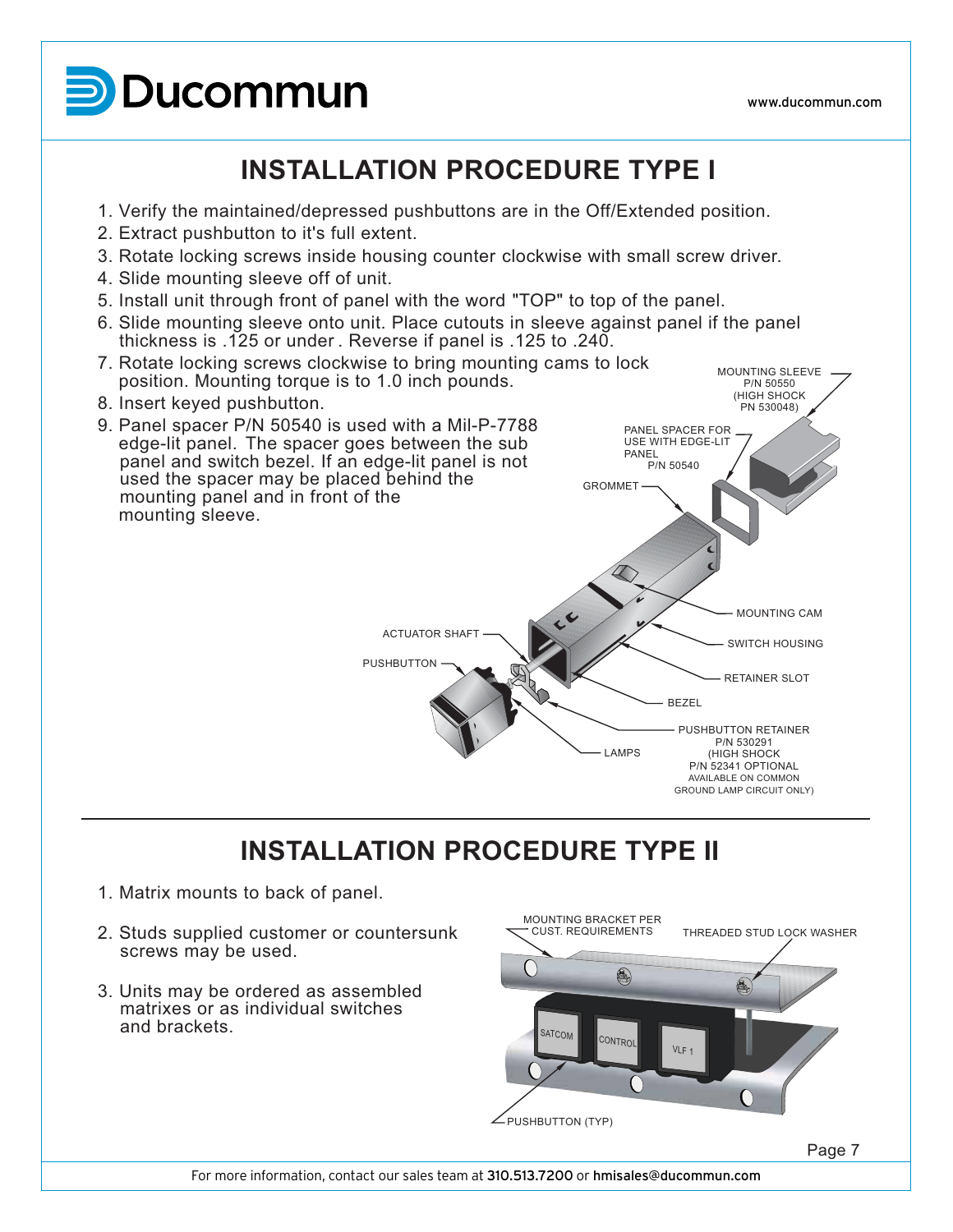www.ducommun.com

# **D**Ducommun **MARK 11**

# **MAJOR OUTLINE DIMENSIONS MAJOR OUTLINE DIMENSIONS INTEGRAL SEALED UNITS INTEGRAL SEALED UNITS**

Single station only Single station only

# **PUSHBUTTON STYLES** (SEALED) **PUSHBUTTON STYLES** (SEALED)



# **ACCESSORIES ACCESSORIES**

Switch Guard P/N 51034 for use with "B" Switch Guard P/N 51034 for use with "B" pushbutton. pushbutton.<br>Davohbutton. +.02



Switch Guard P/N 51059 for use with "C" Switch Guard P/N 51059 for use with "C" pushbutton. pushbutton.



Switch Guard P/N 50937 for use with "D" Switch Guard P/N 50937 for use with "D" pushbutton. pushbutton.<br>Davohbutton.

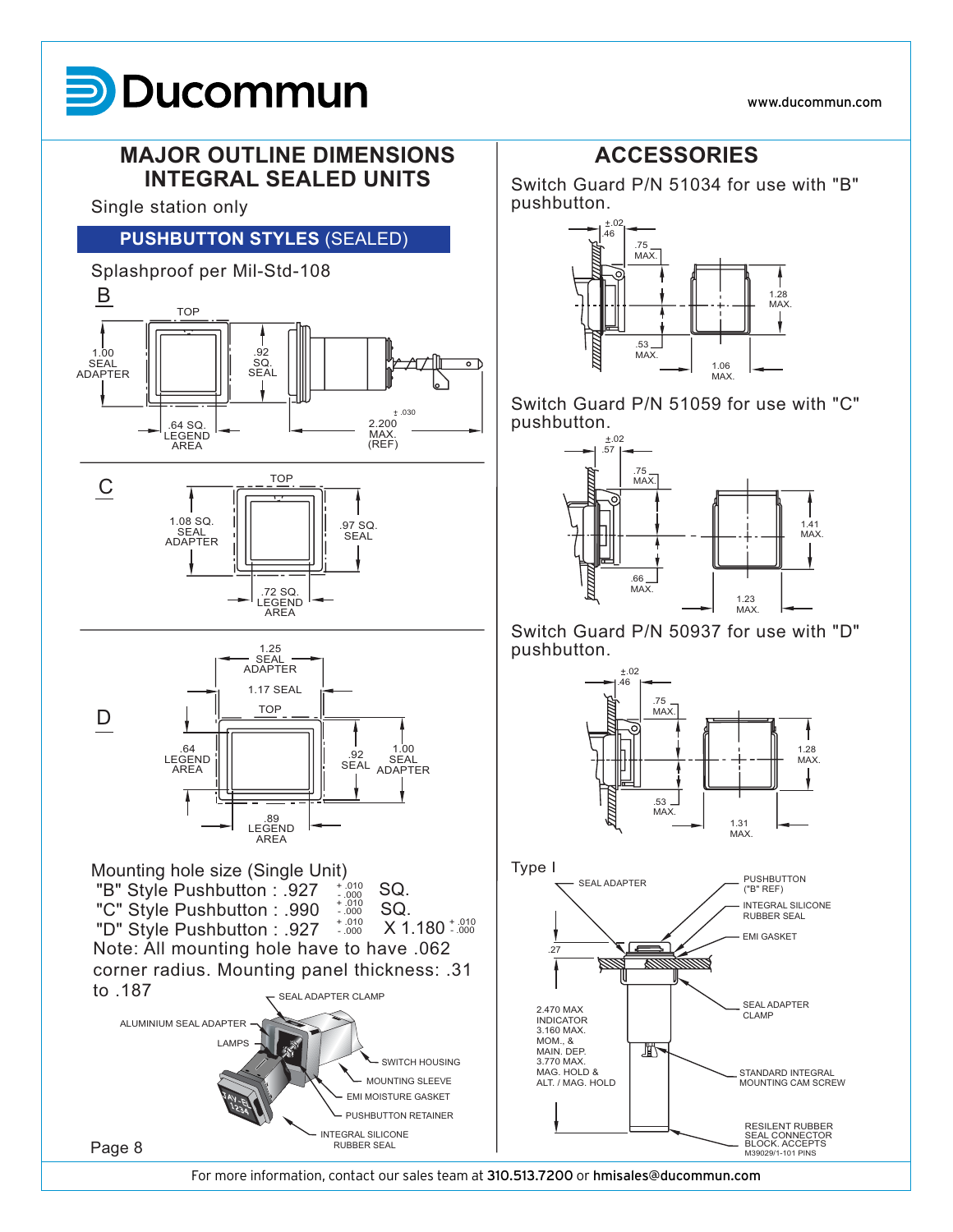

### **MAJOR OUTLINE DIMENSIONS, SEALED MATRIX MAJOR OUTLINE DIMENSIONS, SEALED MATRIX**

Matrix Mounting - Type I and Type III.Type III allows for switch body to be removed without un-wiring. See Page 10.  $\mathbf{M}$  , the II.Type II.Type III.Type III.Type III.Type III.Type III.Type II.Type II.Type II.Type II.Type II.Type II.Type II.Type II.Type II.Type II.Type II.Type II.Type II.Type II.Type II.Type II.Type II.Type II.Type I watrix wounting - Type Fand Type in Type in allows for Type I matrix shown.

Type I matrix shown.

Example: 2 x 2 "D" style, sealed pushbutton panel cutout dimension shown. "C" style mounting center dimensions are 1.00 typical (2 places) "B" style mounting center dimension is .94 typical (2 places) Example: 2 x 2 "D" style, sealed pushbutton panel cutout dimension shown.  $\frac{1}{2}$  cample:  $2 \times 2$  D style, sealed pushbutton panel cutout dimensions are 1.00 to 1.00 to 1.00 to 1.00 to 1.00 to 1.00 to 1.00 to 1.00 to 1.00 to 1.00 to 1.00 to 1.00 to 1.00 to 1.00 to 1.00 to 1.00 to 1.00 to 1.00



Note: When ordering matrices, contact Jay-El for part numbers. Panel cutouts and mounting centers for single and matrix units. Note: When ordering contact or part numbers. Panel cutouts and mounting centers for single and matrix units.

|                            |       |                |       | <b>HORIZONTAL DIRECTION</b> |       |       |                |       |        |        |
|----------------------------|-------|----------------|-------|-----------------------------|-------|-------|----------------|-------|--------|--------|
| <b>Number of Positions</b> | 1     | 2              | 3     | 4                           | 5     | 6     | 7              | 8     | 9      | 10     |
| Mounting Hole Dim.         |       |                |       |                             |       |       |                |       |        |        |
| B Style P/B                | 1.062 | 2.002          | 2.942 | 3.882                       | 4.882 | 5.762 | 6.702          | 7.642 | 8.582  | 9.522  |
| C Style P/B                | 1.122 | 2.122          | 3.122 | 4.122                       | 5.122 | 6.122 | 7.122          | 8.122 | 9.122  | 10.122 |
| Style P/B<br>D             | 1.312 | 2.502          | 3.692 | 4.882                       | 6.072 | 7.626 | 8.452          | 9.642 | 10.322 | 12.022 |
| Bezel Outline Dim.         |       |                |       |                             |       |       |                |       |        |        |
| B Style P/B                | 1.240 | 2.180          | 3.120 | 4.060                       | 5.000 | 5.940 | 6.880          | 7.820 | 8.760  | 9.700  |
| C Style P/B                | 1.300 | 2.300          | 3.300 | 4.300                       | 5.300 | 6.300 | 7.300          | 8.300 | 9.300  | 10.300 |
| D Style P/B                | 1.490 | 2.680          | 3.870 | 5.060                       | 6.250 | 7.440 | 8.630          | 9.820 | 11.010 | 12.200 |
| <b>VERTICAL DIRECTION</b>  |       |                |       |                             |       |       |                |       |        |        |
|                            |       |                |       |                             |       |       |                |       |        |        |
| <b>Number of Positions</b> | 1     | $\overline{2}$ | 3     | 4                           | 5     | 6     | $\overline{7}$ | 8     | 9      | 10     |
| Mounting Hole Dim.         |       |                |       |                             |       |       |                |       |        |        |
| B Style P/B                | 1.062 | 2.002          | 2.942 | 3.882                       | 4.822 | 5.762 | 6.702          | 7.642 | 8.582  | 9.522  |
| C Style P/B                | 1.122 | 2.122          | 3.122 | 4.122                       | 5.122 | 6.122 | 7.122          | 8.122 | 9.122  | 10.122 |
| D<br>Style P/B             | 1.062 | 2.002          | 2.942 | 3.882                       | 4.822 | 5.762 | 6.702          | 7.642 | 8.582  | 9.522  |
| Bezel Outline Dim.         |       |                |       |                             |       |       |                |       |        |        |
| B Style P/B                | 1.240 | 2.180          | 3.120 | 4.060                       | 5.000 | 5.940 | 6.880          | 7.820 | 8.760  | 9.700  |
| C Style P/B                | 1.300 | 2.300          | 3.300 | 4.300                       | 5.300 | 6.300 | 7.300          | 8.300 | 9.300  | 10.300 |
| Style P/B<br>D             | 1.240 | 2.180          | 3.120 | 4.060                       | 5.000 | 5.940 | 6.880          | 7.820 | 8.760  | 9.700  |

Tolerances: Unless otherwise specified - Fraction  $\pm$  1/32", s otnerwise specified - Fraction ± 1/32",<br>.XX±.01, XXX ± .005 Page 9

XX±.01, XXX ± .005 .<br>For more information, contact our sales team at **310.513.7200** or **hmisales@ducommun.com**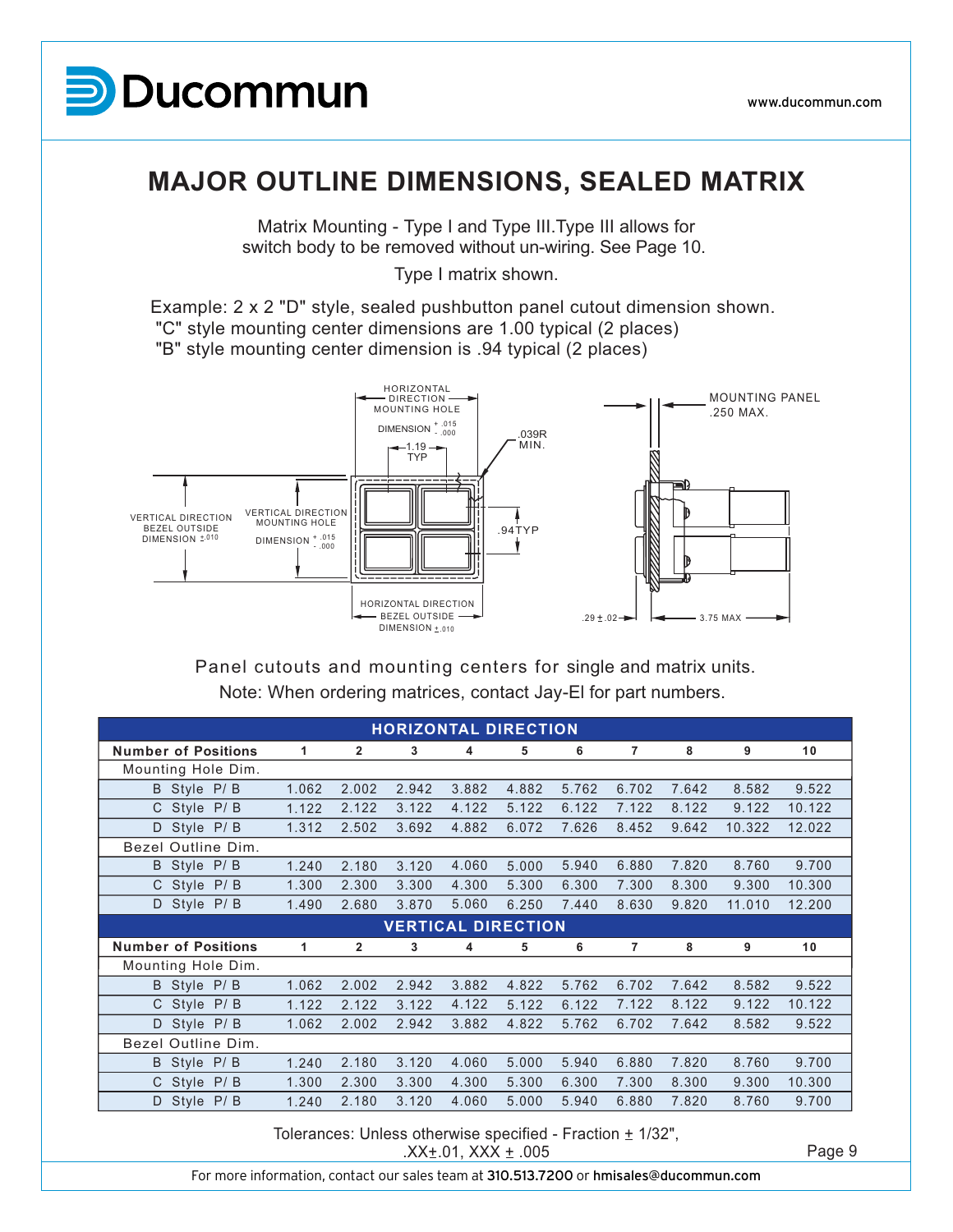

www.ducommun.com

### **CHARACTER INFORMATION** (HORIZONTAL DIRECTION ONLY) **CHARACTER INFORMATION**

(HORIZONTAL DIRECTION ONLY)

\*\* To obtain more characters per line other type fonts are available. Contact Jay-El for further information. \*\* To obtain more characters per line other type fonts are available. So characters for this called type form

|                                                                        | <b>LEGEND SEGMENTS</b>                                                                                                 |             |                                                            |      |                                                                 |                |                                              |                |              |
|------------------------------------------------------------------------|------------------------------------------------------------------------------------------------------------------------|-------------|------------------------------------------------------------|------|-----------------------------------------------------------------|----------------|----------------------------------------------|----------------|--------------|
| <b>PUSHBUTTON</b><br><b>STYLE</b>                                      | $\sqrt{2}$<br>1<br>$\overline{4}$<br>3<br>$6\,$<br>$\overline{7}$<br>5<br>$\overline{4}$<br>9<br>8<br>$\boldsymbol{9}$ | 5<br>2<br>8 | 6<br>$\overline{7}$<br>9<br>8<br>6 <br>$\overline{7}$<br>3 |      | <b>CHARACTERS</b><br><b>PER LINE</b><br>SEGMENT SEGMENT SEGMENT |                | <b>NUMBER</b><br>OF LINES<br>SEGMENT SEGMENT |                |              |
|                                                                        | <b>CONDENSED BLOCK</b>                                                                                                 | <b>SIZE</b> | <b>STROKE HEIGHT</b>                                       |      | $-1$                                                            | $-2-3$         | $-4-5-6$                                     | $-1 - 4 - 5$   | $-2-3-6$     |
|                                                                        | JAY-EL PRODUCTS INC.                                                                                                   | $-1$        | .010                                                       | .072 | 8                                                               | 8              | 3                                            | 5              | 2            |
|                                                                        | JAY-EL PRODUCTS INC.                                                                                                   | $-2$        | .012                                                       | .087 | $\overline{7}$                                                  | $\overline{7}$ | 3                                            | $\overline{4}$ | 2            |
|                                                                        | JAY-EL PRODUCTS INC.                                                                                                   | $-3$        | .015                                                       | .109 | 6                                                               | 6              | 3                                            | 3              | $\mathbf{1}$ |
| .53 SQ.<br><b>LEGEND</b>                                               | JAY-EL PRODUCTS                                                                                                        | $-4$        | .018                                                       | .125 | 5                                                               | 5              | $\overline{2}$                               | 3              | $\mathbf{1}$ |
| <b>AREA</b><br><b>STANDARD</b>                                         | <b>JAY-EL PRODUCTS</b>                                                                                                 | $-5$        | .020                                                       | .145 | $\overline{4}$                                                  | $\overline{4}$ | $\overline{2}$                               | 3              | $\mathbf{1}$ |
| .62 SQ.                                                                | <b>JAY-EL PRODU</b>                                                                                                    | $-6$        | .025                                                       | .175 | $\overline{4}$                                                  | 4              | $\mathbf{1}$                                 | 2              | $\mathbf{1}$ |
| A<br>.62 SQ.                                                           | <b>JAY-EL PRO</b>                                                                                                      | $-7$        | .035                                                       | .222 | 3                                                               | 3              | $\mathbf{1}$                                 | $\overline{2}$ | $\Omega$     |
|                                                                        | <b>JAY-EL P</b>                                                                                                        | $-8$        | .040                                                       | .290 | 2                                                               | 2              | $\Omega$                                     | $\mathbf{1}$   | $\Omega$     |
|                                                                        | <b>FUTURA MEDIUM CONDESED</b>                                                                                          | <b>SIZE</b> | <b>STROKE HEIGHT</b>                                       |      |                                                                 |                |                                              |                |              |
|                                                                        | JAY-EL PRODUCTS INC.                                                                                                   | $-1$        | .012                                                       | .072 | 18                                                              | 11             | 3                                            | 5              | 2            |
|                                                                        | JAY-EL PRODUCTS INC.                                                                                                   | $-2$        | .012                                                       | .087 | 9                                                               | 9              | 3                                            | $\overline{4}$ | 2            |
|                                                                        | JAY-FL PRODUCTS INC.                                                                                                   | $-3$        | .012                                                       | .109 | 6                                                               | 6              | 3                                            | 3              | $\mathbf{1}$ |
| .48                                                                    | JAY-EL PRODUCTS                                                                                                        | $-4$        | .012                                                       | .125 | 5                                                               | 6              | $\overline{2}$                               | 3              | $\mathbf{1}$ |
| LEGEND <sup>'</sup><br><b>AREA</b><br>*DISPAY<br>TYPE 8<br><b>ONLY</b> | JAY-EL PRODUCTS                                                                                                        | $-5$        | .012                                                       | .145 | 5                                                               | 5              | 2                                            | 3              | $\mathbf{1}$ |
|                                                                        | <b>JAY-EL PRODU</b>                                                                                                    | $-6$        | .012                                                       | .175 | $\overline{4}$                                                  | $\overline{4}$ | $\mathbf{1}$                                 | 2              | $\mathbf{1}$ |
|                                                                        | JAY-EL PRO                                                                                                             | $-7$        | .012                                                       | .222 | 3                                                               | $\Omega$       | $\mathbf{1}$                                 | 2              | $\Omega$     |

\* BASIC INFORMATION

Legend area .450 square for full face on all push button styles.

(.230 x .480 for 1/2 section ( may be used with combination of other Display Types )

Page 10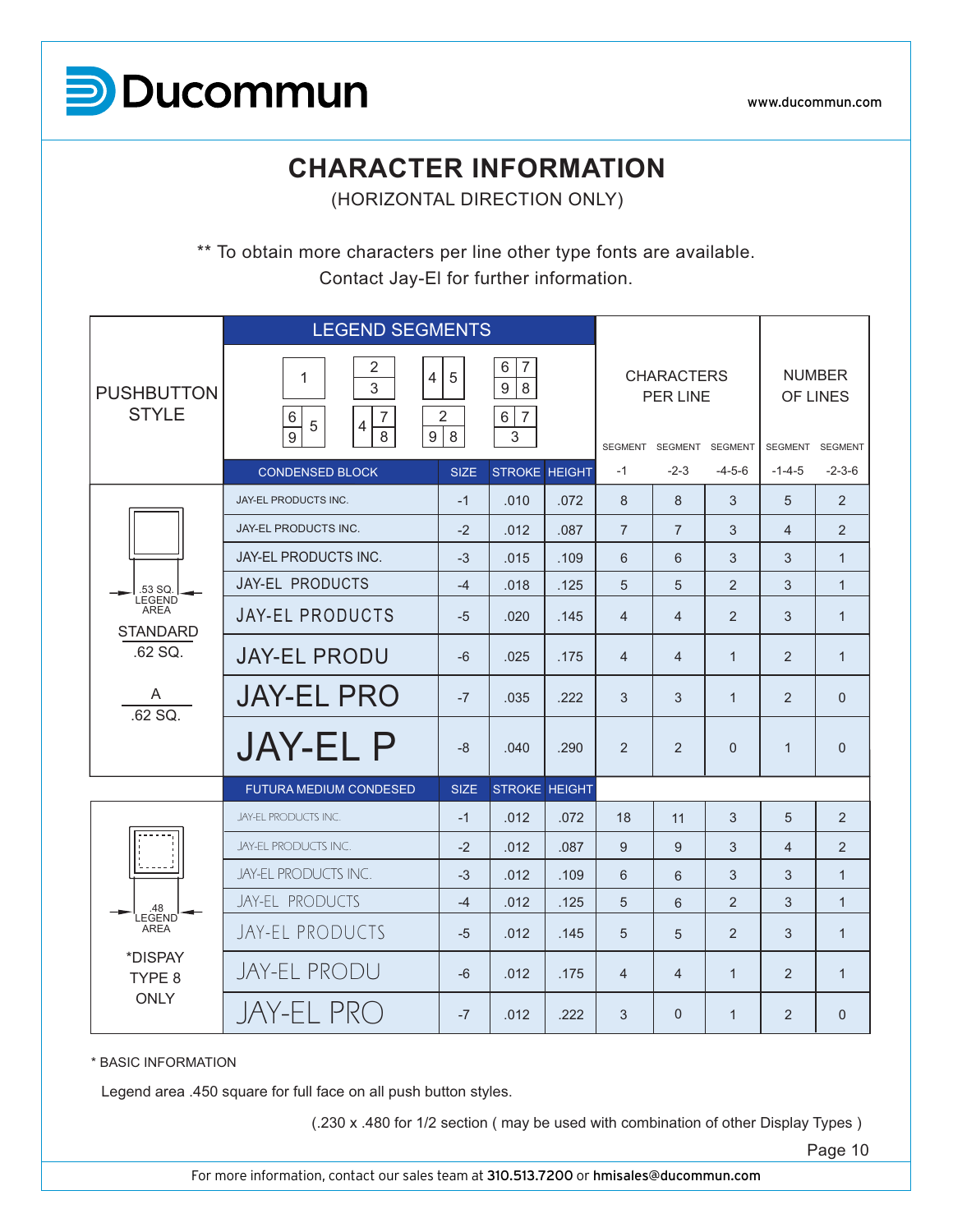

|                                   | <b>LEGEND SEGMENTS</b>                                                                                             |             |                                                                   |      |                            |                                      |                                |                            |
|-----------------------------------|--------------------------------------------------------------------------------------------------------------------|-------------|-------------------------------------------------------------------|------|----------------------------|--------------------------------------|--------------------------------|----------------------------|
| <b>PUSHBUTTON</b><br><b>STYLE</b> | $\overline{2}$<br>$\overline{4}$<br>1<br>3<br>6<br>$\overline{7}$<br>$\sqrt{5}$<br>4<br>$\boldsymbol{9}$<br>9<br>8 | 5<br>2<br>8 | 6<br>7<br>$\boldsymbol{9}$<br>$\,8\,$<br>$\overline{7}$<br>6<br>3 |      |                            | <b>CHARACTERS</b><br><b>PER LINE</b> |                                | <b>NUMBER</b><br>OF LINES  |
|                                   | <b>CONDENSED BLOCK</b>                                                                                             | <b>SIZE</b> | <b>STROKE HEIGHT</b>                                              |      | <b>SEGMENT</b><br>$-1-2-3$ | <b>SEGMENT</b><br>$-4-5-6$           | <b>SEGMENT</b><br>$-1 - 4 - 5$ | <b>SEGMENT</b><br>$-2-3-6$ |
|                                   | JAY-EL PRODUCTS INC.                                                                                               | $-1$        | .010                                                              | .072 | 16                         | 8                                    | 5                              | 2                          |
|                                   | JAY-EL PRODUCTS INC.                                                                                               | $-2$        | .012                                                              | .087 | 14                         | 6                                    | $\overline{4}$                 | $\overline{2}$             |
| .64<br>LEGEND<br><b>AREA</b>      | <b>JAY-EL PRODUCTS INC.</b>                                                                                        | $-3$        | .015                                                              | .109 | 11                         | 5                                    | $\overline{4}$                 | 2                          |
|                                   | JAY-EL PRODUCTS                                                                                                    | $-4$        | .018                                                              | .125 | 9                          | $\overline{4}$                       | 3                              | $\mathbf{1}$               |
| .89<br><b>LEGEND AREA</b>         | <b>JAY-EL PRODUCTS</b>                                                                                             | $-5$        | .020                                                              | .145 | 8                          | $\overline{4}$                       | 3                              | $\mathbf{1}$               |
| D                                 | <b>JAY-EL PRODU</b>                                                                                                | -6          | .025                                                              | .175 | $\overline{7}$             | 3                                    | 2                              | $\mathbf{1}$               |
| $.75 \times 1.00$                 | <b>JAY-EL PRO</b>                                                                                                  | $-7$        | .035                                                              | .222 | 5                          | 2                                    | 2                              | $\mathbf{1}$               |
|                                   | <b>JAY-EL P</b>                                                                                                    | $-8$        | .040                                                              | .290 | 4                          | 2                                    | 2                              | $\mathbf{1}$               |
|                                   | <b>JAY-EL PRODUCTS INC.</b>                                                                                        | $-1$        | .010                                                              | .072 | 10                         | 5                                    | 5                              | 2                          |
|                                   | JAY-EL PRODUCTS INC.                                                                                               | $-2$        | .012                                                              | .087 | 9                          | $\overline{4}$                       | 4                              | 2                          |
|                                   | <b>JAY-EL PRODUCTS INC.</b>                                                                                        | $-3$        | .015                                                              | .109 | $\overline{7}$             | 3                                    | $\overline{4}$                 | $\overline{2}$             |
|                                   | <b>JAY-EL PRODUCTS</b>                                                                                             | $-4$        | .018                                                              | .125 | 6                          | 3                                    | 3                              | $\mathbf{1}$               |
| .64 SQ.<br>LEGEND<br><b>AREA</b>  | <b>JAY-EL PRODUCTS</b>                                                                                             | $-5$        | .020                                                              | .145 | 5                          | $\overline{2}$                       | 3                              | $\mathbf{1}$               |
| B                                 | <b>JAY-EL PRODU</b>                                                                                                | $-6$        | .025                                                              | .175 | $\overline{4}$             | $\overline{2}$                       | 2                              | $\mathbf{1}$               |
| .74 SQ.                           | <b>JAY-EL PRO</b>                                                                                                  | $-7$        | .035                                                              | .222 | 3                          | $\overline{2}$                       | 2                              | $\mathbf{1}$               |
|                                   |                                                                                                                    | -8          | .040                                                              | .290 | 4                          | 2                                    | 2                              | $\mathbf{1}$               |
|                                   | JAY-EL PRODUCTS INC.                                                                                               | $-1$        | .010                                                              | .072 | 12                         | 6                                    | 6                              | 3                          |
|                                   | JAY-EL PRODUCTS INC.                                                                                               | $-2$        | .012                                                              | .087 | 11                         | $\overline{4}$                       | 5                              | 2                          |
|                                   | JAY-EL PRODUCTS INC.                                                                                               | $-3$        | .015                                                              | .109 | $\,8\,$                    | $\overline{4}$                       | 5                              | 2                          |
|                                   | JAY-EL PRODUCTS                                                                                                    | $-4$        | .018                                                              | .125 | $\overline{7}$             | 3                                    | $\overline{4}$                 | $\overline{2}$             |
| .72 SQ.<br>LEGEND<br>AREA         | <b>JAY-EL PRODUCTS</b>                                                                                             | $-5$        | .020                                                              | .145 | $\sqrt{5}$                 | 2                                    | 3                              | $\mathbf{1}$               |
| $\mathbf C$                       | <b>JAY-EL PRODU</b>                                                                                                | $-6$        | .025                                                              | .175 | $\sqrt{5}$                 | $\overline{2}$                       | 3                              | $\mathbf{1}$               |
| .812 SQ.                          | <b>JAY-EL PRO</b>                                                                                                  | $-7$        | .035                                                              | .222 | $\overline{4}$             | 2                                    | 3                              | $\mathbf{1}$               |
|                                   | <b>JAY-EL P</b>                                                                                                    | -8          | .040                                                              | .290 | $\sqrt{3}$                 | $\mathbf{1}$                         | $\overline{2}$                 | $\mathbf{1}$               |

Page 11